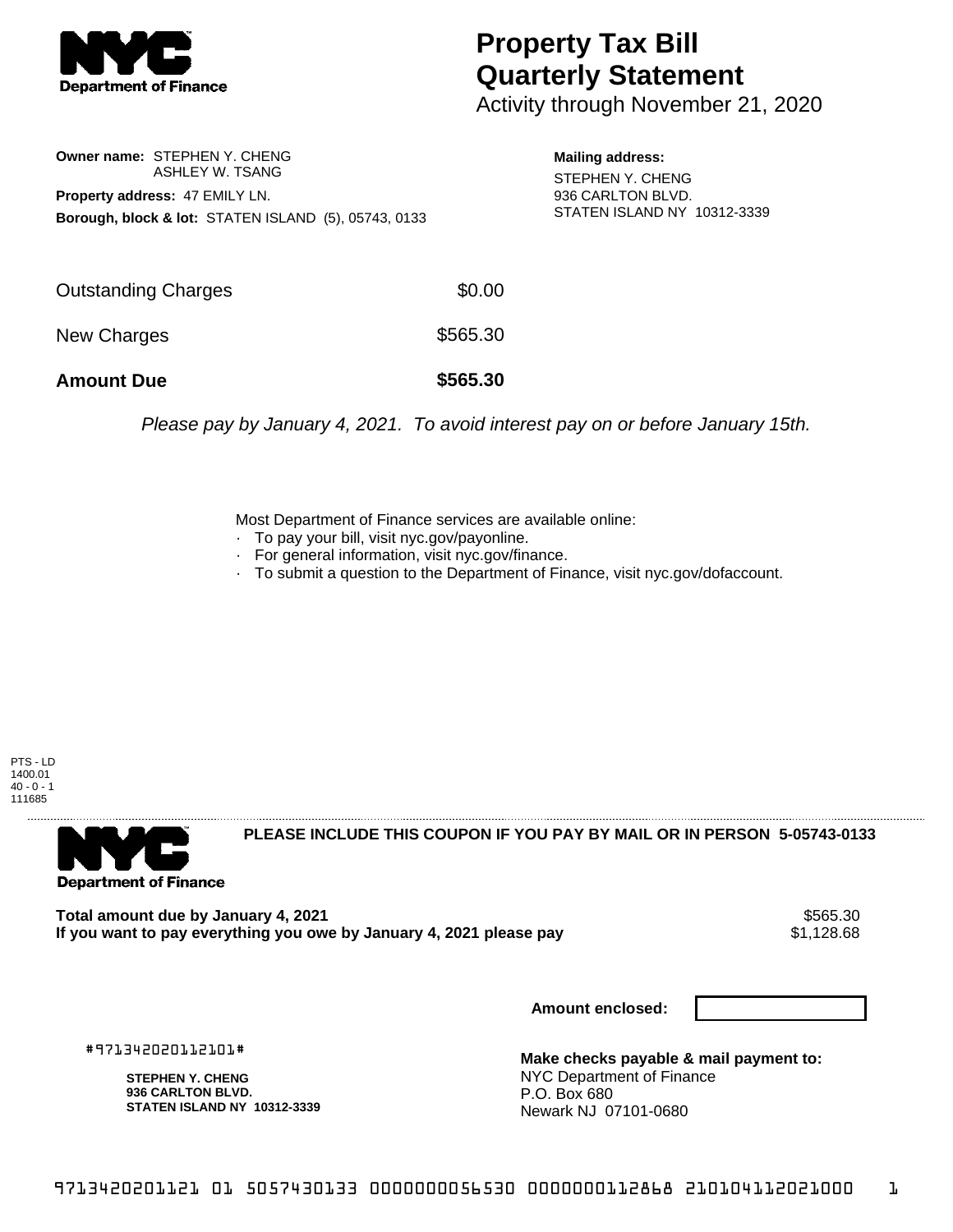

| <b>Billing Summary</b>                                                     | <b>Activity Date Due Date</b>           | Amount       |
|----------------------------------------------------------------------------|-----------------------------------------|--------------|
| Outstanding charges including interest and payments                        |                                         | \$0.00       |
| Finance-Property Tax                                                       | 01/01/2021                              | \$572.76     |
| <b>Adopted Tax Rate</b>                                                    |                                         | $$-7.46$     |
| <b>Total amount due</b>                                                    |                                         | \$565.30     |
| <b>Tax Year Charges Remaining</b>                                          | <b>Activity Date</b><br><b>Due Date</b> | Amount       |
| Finance-Property Tax                                                       | 04/01/2021                              | \$572.76     |
| <b>Adopted Tax Rate</b>                                                    |                                         | $$-7.46$     |
| Total tax year charges remaining                                           |                                         | \$565.30     |
| If you want to pay everything you owe by January 4, 2021 please pay        |                                         | \$1,128.68   |
| If you pay everything you owe by January 4, 2021, you would save:          |                                         | \$1.92       |
| How We Calculated Your Property Tax For July 1, 2020 Through June 30, 2021 |                                         |              |
|                                                                            | Overall                                 |              |
| Tax class 1 - Small Home, Less Than 4 Families                             | <b>Tax Rate</b>                         |              |
| Original tax rate billed                                                   | 21.1670%                                |              |
| New Tax rate                                                               | 21.0450%                                |              |
| <b>Estimated Market Value \$264,000</b>                                    |                                         |              |
|                                                                            |                                         | <b>Taxes</b> |
| <b>Billable Assessed Value</b>                                             | \$12,222                                |              |
| <b>Taxable Value</b>                                                       | \$12,222 x 21.0450%                     |              |
| <b>Tax Before Abatements and STAR</b>                                      | \$2,572.12                              | \$2,572.12   |
| Basic Star - School Tax Relief                                             | $$-1,410.00$                            | $$-296.00**$ |
| Annual property tax                                                        |                                         | \$2,276.12   |
| Original property tax billed in June 2020                                  |                                         | \$2,291.04   |
| <b>Change In Property Tax Bill Based On New Tax Rate</b>                   |                                         | $$-14.92$    |

Please call 311 to speak to a representative to make a property tax payment by telephone.

## **Home banking payment instructions:**

- 1. **Log** into your bank or online bill pay website.
- 2. **Add** the new payee: NYC DOF Property Tax. Enter your account number, which is your boro, block and lot, as it appears here: 5-05743-0133 . You may also need to enter the address for the Department of Finance. The address is P.O. Box 680, Newark NJ 07101-0680.
- 3. **Schedule** your online payment using your checking or savings account.

## **Did Your Mailing Address Change?**

If so, please visit us at **nyc.gov/changemailingaddress** or call **311.**

When you provide a check as payment, you authorize us either to use information from your check to make a one-time electronic fund transfer from your account or to process the payment as a check transaction.